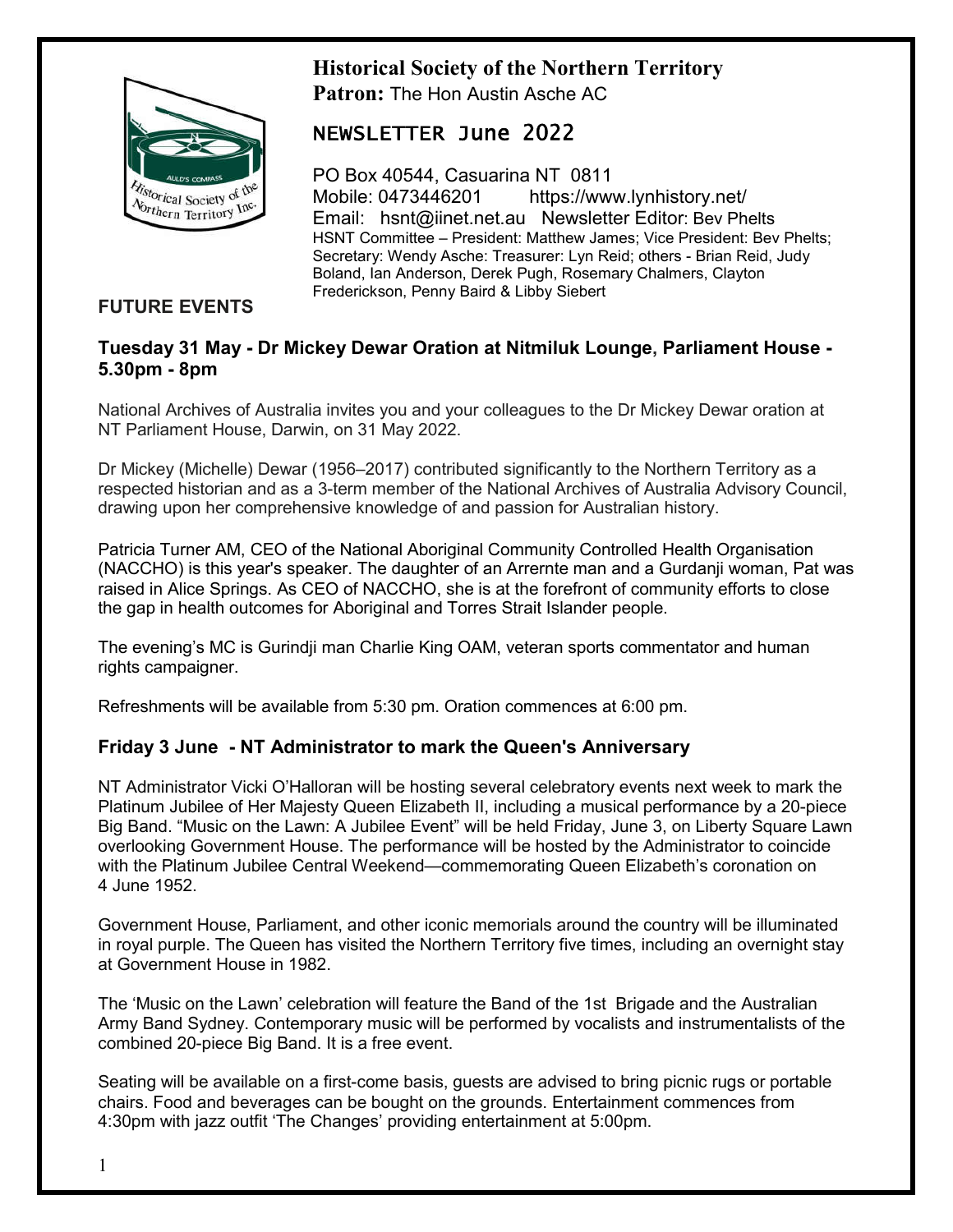## **Saturday 4 June - HSNT bookstall at Parap Markets**

Our wonderful volunteer, Janie will be running our book stall. Drop in and say hello and pick up a bargain

#### **Sunday 5 June - Katherine Heritage Tour - 8:30am - 11:30am**

Take a tour around Katherine's hidden historical sites while being chauffeured in a classic car. This tour starts and finishes at O'Keeffe House and Gardens on Riverbank Drive and includes morning tea upon your return. Seats depend on availability of classic cars so be quick to secure your seat. Book at https://www.trybooking.com/events/landing/907075



## **Tuesday 7 June - talk on Historical Child Abuse: institutions and the law at NT Archives, Kelsey Crescent, Millner at 5.30pm**

Heather Kerley will draw on her experience representing survivors of institutional childhood abuse, She will explore the dark history of infamous Northern Territory institutions and shed light on the struggles for survivor recognition and the hurdles imposed by an imperfect legal system. Heather will also discuss historical cases and the importance of the archives in pursuing civil compensation claims.

Heather is an Associate at Maurice Blackburn Lawyers working exclusively in the area of institutional childhood abuse. She has represented numerous clients in civil compensation claims against private, religious and government institutions for physical, sexual and psychological abuse throughout the Northern Territory and Queensland.

#### **Thursday 9 June - Trivia Night at the Trailer Boat Club - 7pm-9pm**

Friends of the Darwin Botanic Gardens are running a quiz night to raise funds. \$20 per person & teams of 8.

To book - https://www.trybooking.com/BYDIL or via email: bookings.fodbg@gmail.com

#### **Sunday 12 June - talk on 1930s author Ernestine Hill at the NT Library at 2pm**

Dr Eleanor Hogan will talk on northern identity and history in the writings of 1930s author, Ernestine Hill. Hill wrote *The Territory, Kabbarli: A Personal Memoir of Daisy Bates, My Love Must Wait, Water into Gold* and *The Great Australian Loneliness*. This is a free event

## **Friday 24 & Saturday 25 June - Government House Open Days**

Government House will be open to the public on Friday 3.00pm to 6.00pm and Saturday 10.00am to 2.00 pm. The public are invited to wander the beautiful gardens and State Rooms of Government House.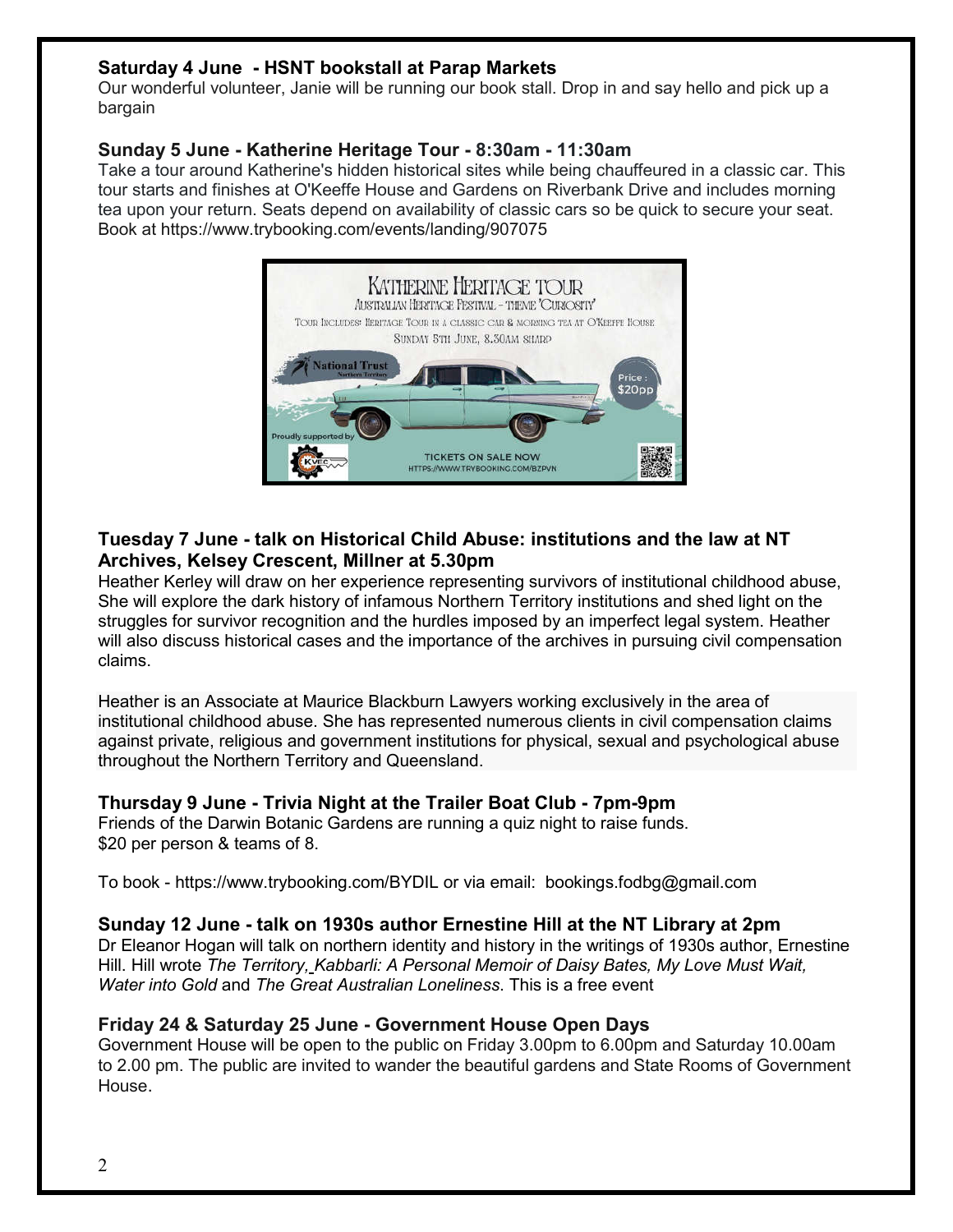## **22-24 July - HSNT 2022 Victoria River Region Field Trip - Itinerary**

Dates: Fri 22, Sat 23 and Sun 24 July 2022.

Base camp: Victoria River Roadhouse (VRR) - Activities commence 8.00am Friday morning 22 July

Day 1 Friday 22 July

- · Escarpment Walk Victoria Highway, 2 km west of VRR.
- Old Vic River Crossing
- · Nawulbinbin Walk Situated off the Victoria Highway, 10 km west of VRR.

Day 2 Saturday 23 July

- Travel to Timber Ck 180km return
- · Nacheroos Lookout
- · Timber Creek Police Station and Museum
- $\bullet$  · Gregory's Tree
- · Bullita Homestead (4WD vehicle preferred)
- $\bullet$  · Return travel to VRR

Day 3 Sunday 24 July

- Easy morning at VRR drive to the Vic River access and walk up to the gorge lookout
- $\bullet$   $\cdot$  End of field trip travel home

Day 4 Monday 25 July - Optional Trip - NT / WA Border (4WD vehicle required)

- Travel west on Vic Highway to Duncan Rd.
- · Travel south (approx 20 km) to NT/WA border.
- $\cdot$  Bush camp for the night

Day 5 Tuesday 26 July – NT / WA Border (4WD vehicle required)

• Travel home

4WDs are only needed for the Bullita Homestead leg and the optional Day 4 trip. If you wish to participate on the trip, contact Bev hsnt@iinet.net.au or 0417868827

## **September History Mining Conference in Burra, SA**

The Australian Mining History Association Conference will take place at Burra, South Australia for 18-25 September 2022. There will be local visits to the town, mines and smelters, and longer day trips to Kapunda and Moonta. If you are interested in attending, registrations are now open.

See the AMHA website for registration details https://www.mininghistory.asn.au/next-conference/

The call for papers is open. The organising committee invites offers of presentations on any topic relevant to mining history. Individual oral presenters other than keynote speakers will be allocated 20 minutes with an additional 5 minutes for questions.

Contact Ross Both at rosannb@bigpond.net.au with title and abstract.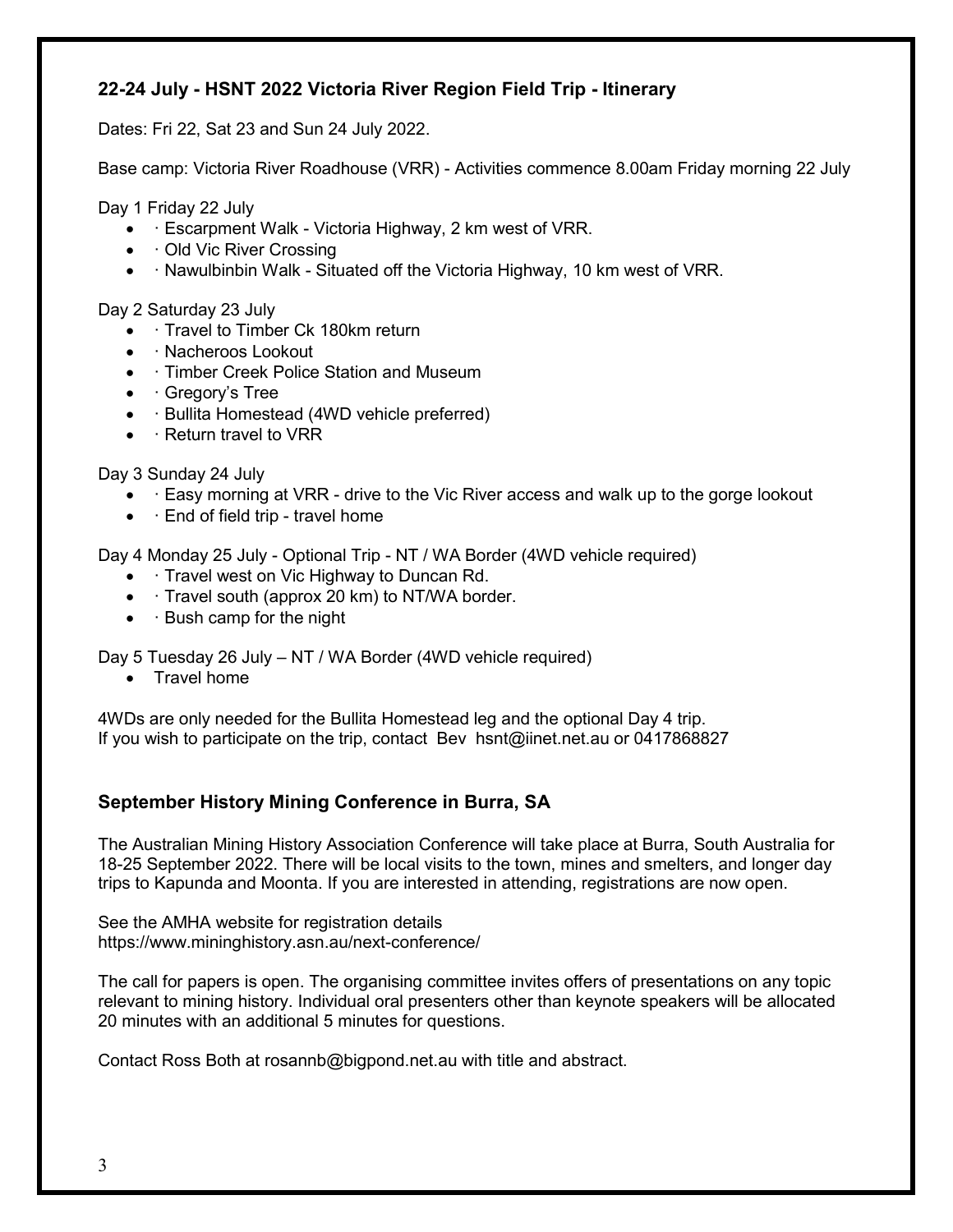#### **New HSNT Publication - Pride and Revelation: Stories from Charles Darwin University Nursing Museum by Janie Mason**



The Historical Society's recent publication was launched at the NT Library on 12 May.

The book is about pride in the local nursing story and a sense of revelation and wonder expressed as these nursing stories emerge from the Charles Darwin University Nursing Museum. The stories are well illustrated with pictures of various artefacts held by the Museum. The Museum's collections are significant for the unique local story of nurses which is part of the Australian nursing heritage.

The book is available for \$25 plus \$20 postage. If you wish to purchase the book, contact Bev hsnt@iinet.net.au or 0473446201

## **New HSNT Publication - Protection at a Price: Protection of the Aborigines in the Commonwealth's Northern Territory, 1911-1978 by Brian Reid**

The book follows the shifts in aboriginal protection policy and the price Aboriginal people had to pay for that protection in almost 70 years of Commonwealth administration of the Territory. The book continues the story begun in *Power and Protection* starting with the *Aboriginal Ordinance 1911* when Aboriginal people were believed by many to be dying out. It ends with the *Land Rights(NT) Act 1976* not long before Territory self government, when Aborigines by then had become vibrant part of the Territory community.

The book is available for \$30 plus \$10 postage. If you wish to purchase the book, contact Bev hsnt@iinet.net.au or 0473446201



#### **Seeking a Northern Territory Representative on the Federation of Australian Historical Societies (FAHS)**

After several years on the FAHS Executive Committee, our representative, Ian Anderson wishes to stand down. Therefore, the Historical Society is seeking a member who would be interested in representing the Northern Territory.

The Federation of Australian Historical Societies was established in 1977, has eight constituent members, one in each state and territory, and is the national peak body representing the interests of about 1000 historical societies and about 100,000 members throughout Australia. More information on FAHS is at https://www.history.org.au/about/

The NT representative does not need to be on the HSNT Committee but would need to attend four FAHS meetings annually via Zoom, produce a quarterly report to FAHS (by gleaning information from our monthly newsletters) and report to the HSNT Committee (via email) important updates/information from FAHS meetings. This is an unpaid position and Ian would be happy to provide a handover. If you are interested in the position and would like more information, please contact Bev Phelts on 0473446201 or email: hsnt@iinet.net.au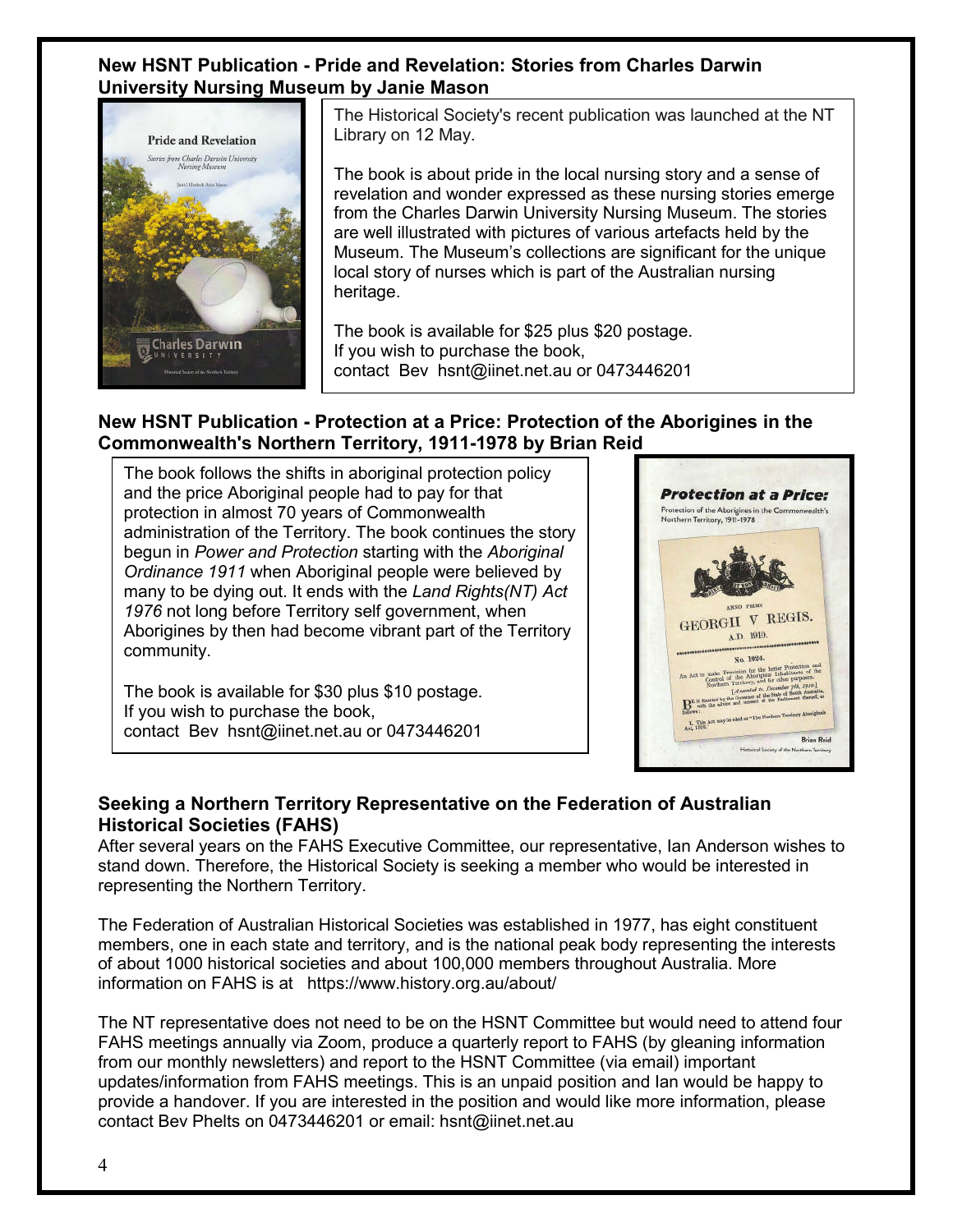## **HIGHLIGHTS OF PAST EVENTS**

## **12 May - Launch of Pride & Revelation and International Nurses Day**

Celebrating nurses on Florence Nightingale's birthday: Janie Mason's latest book was launched by Jared Archibald, Curator of History. Ninety invited guests attended the launch who included Luke Gosling, MP for Solomon, Lia Finocchiaro, MLA Spillet and Opposition Leader and Kezia Purick, MLA Goyder.

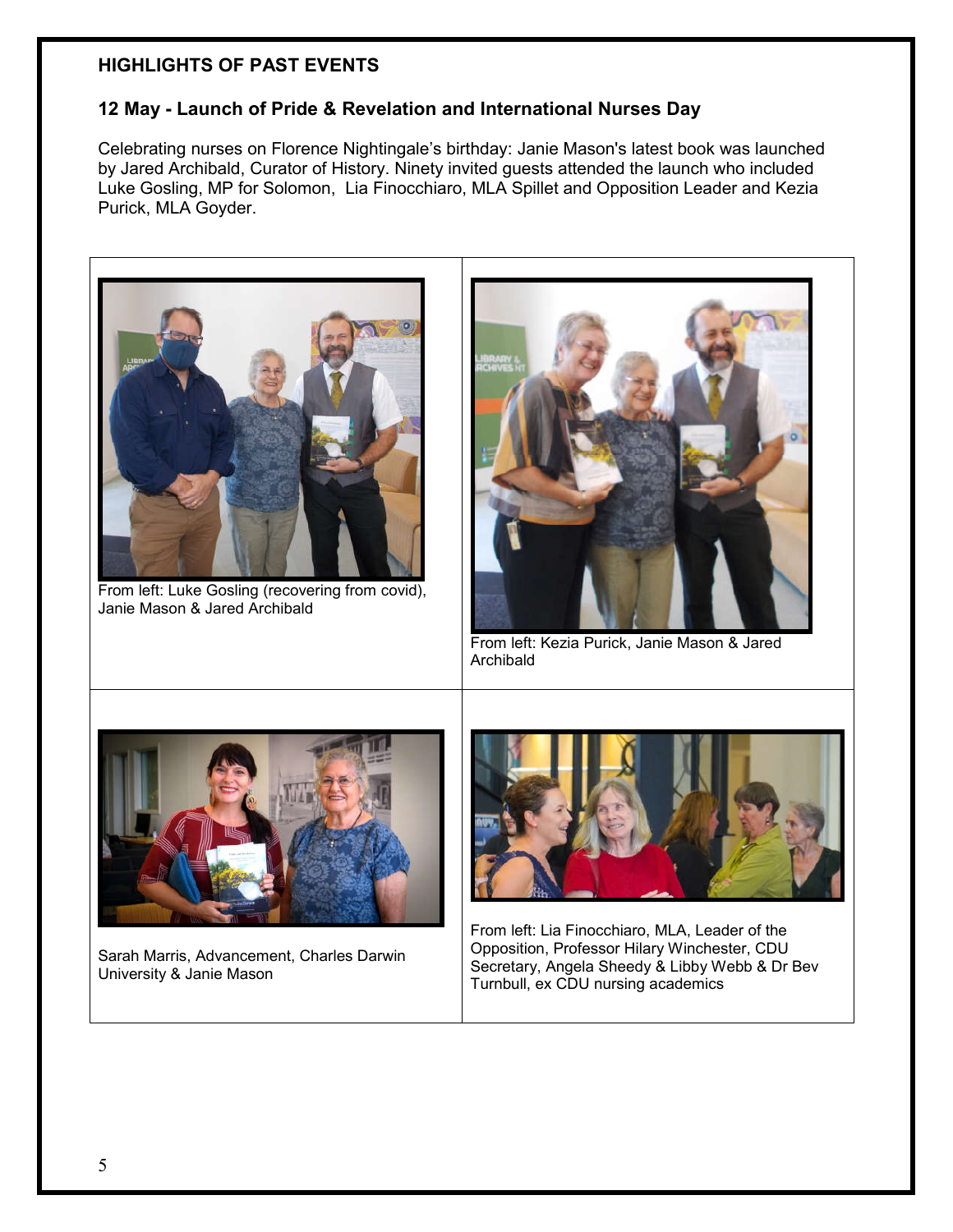



Jared Archibald

Luke Gosling & Professor Hilary Winchester



Lyn Reid & Bev Phelts selling Pride & Revelation

Photographs courtesy Bev Phelts, Denis Doan & Janie Mason